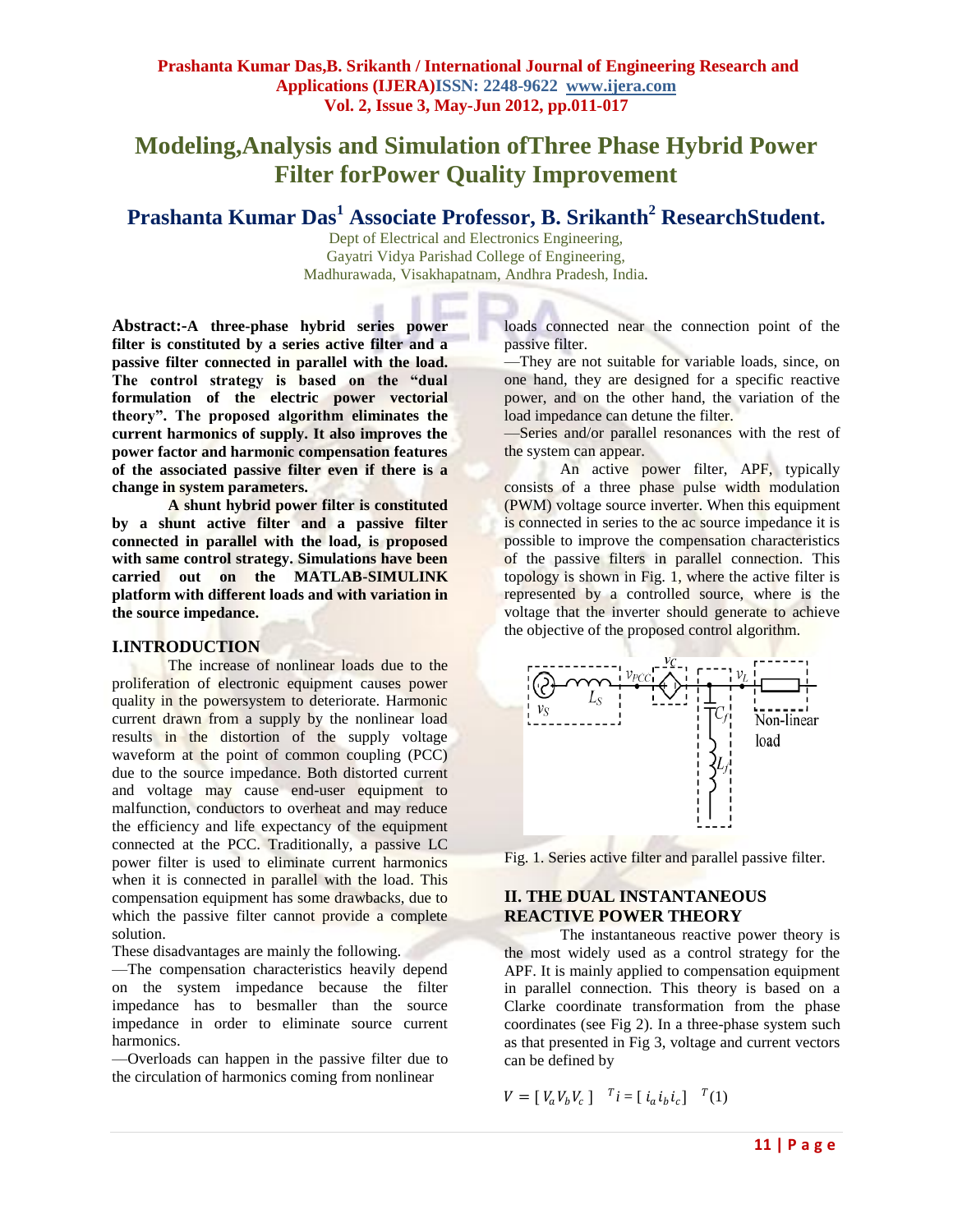

Fig. 2. Transformation from the phase reference system (abc) to the  $0\alpha\beta$  system.



Fig. 3.Three-phase system.

The vector transformations from the phase reference system  $a-b-c$  to  $α-β-0$  coordinates can be obtained, thus

$$
\begin{bmatrix} v_0 \\ v_\alpha \\ v_\beta \end{bmatrix} = \sqrt{\frac{2}{3}} \begin{bmatrix} 1/\sqrt{2} & 1/\sqrt{2} & 1/\sqrt{2} \\ 1 & -1/2 & -1/2 \\ 0 & \sqrt{3}/2 & -\sqrt{3}/2 \end{bmatrix} \begin{bmatrix} v_a \\ v_b \\ v_c \end{bmatrix}
$$
 (2)

$$
\begin{bmatrix} i_0 \\ i_\alpha \\ i_\beta \end{bmatrix} = \sqrt{\frac{2}{3}} \begin{bmatrix} 1/\sqrt{2} & 1/\sqrt{2} & 1/\sqrt{2} \\ 1 & -1/2 & -1/2 \\ 0 & \sqrt{3}/2 & -\sqrt{3}/2 \end{bmatrix} \begin{bmatrix} i_a \\ i_b \\ i_c \end{bmatrix}
$$
(3)

The instantaneous real power in the  $\alpha$ -β-0 frame is calculated as follows

$$
P_{3\emptyset}(\mathbf{t}) = V_{\alpha} \dot{\mathbf{i}}_{\alpha} + V_{\beta} \dot{\mathbf{i}}_{\beta} + V_0 \dot{\mathbf{i}}_0 \tag{4}
$$

This power can be written as

 $P_{30}(t) = P + P_0$ ×. (5)

Where P is the instantaneous real power without zero sequence component and given by

$$
P = V_{\alpha} i_{\alpha} + V_{\beta} i_{\beta} \tag{6}
$$

It can be written in vectorial form by means of dot product

$$
P = i_{\alpha\beta}^T V_{\alpha\beta} \tag{7}
$$

Where  $i_{\alpha\beta}^T$  is the transposed current vector in  $\alpha$ - $\beta$ -0 co-ordinates;

$$
i_{\alpha\beta}=\begin{bmatrix}i_\alpha i_\beta\end{bmatrix}^T\ (8)
$$

In the same way,  $V_{\alpha\beta}$  is the voltage vector in the same co-ordinates;

$$
V_{\alpha\beta} = [V_{\alpha}V_{\beta}]^{T}
$$
 (9)

In  $(5)$ , $p_0$  is the zero sequence instantaneous power, calculated as follow as

 $p_0 = V_0 i_0$ (10)



Fig.4.Decomposition of the voltage vector.

In a three-wire system there are no zero-sequence current components, so $i_0 = 0$ . In this case, only the instantaneous power defined on the α-β axes exists, because the product  $V_0 i_0$  is always zero. The imaginary instantaneous power is defined by the equation

$$
q \cong V_{\alpha} i_{\beta} + V_{\beta} i_{\alpha} \tag{11}
$$

In accordance with  $(7)$ , this can be expressed by means of the dot product

$$
q = i_{\alpha\beta}^T \, V_{\alpha\beta} \tag{12}
$$

Where,  $i_{\alpha\beta}^T$  is the transposed current vector perpendicular to  $i_{\alpha\beta}$  and it can be defined as follows:

$$
i_{\alpha\beta\perp} = \begin{bmatrix} i_{\beta} - i_{\alpha} \end{bmatrix}^T
$$
 (13)

Both power variables previously defined can be expressed as

 $\begin{bmatrix} P \\ q \end{bmatrix} = \begin{bmatrix} i_{\alpha\beta}^T \\ i_{\alpha\beta\perp}^T \end{bmatrix}$  $V_{\alpha\beta}$ (14)

In the αβ plane,  $i_{\alpha\beta}$  and  $i_{\alpha\beta}$  vectors establish two coordinates axes. The voltage vector  $V_{\alpha\beta}$  can be decomposed in its orthogonal projection on the axis defined by the currents vectors, Fig 4. By means of the current vectors and the real and imaginary instantaneous power, the voltage vector can be calculated.

$$
\mathcal{V}_{\alpha\beta} = \frac{P}{i_{\alpha\beta}^2} i_{\alpha\beta} + \frac{q}{i_{\alpha\beta}^2} i_{\alpha\beta} \perp
$$
 (15)

In a four-wire system, the zero sequence instantaneous power $p_0$ , is not null. In this case, (15)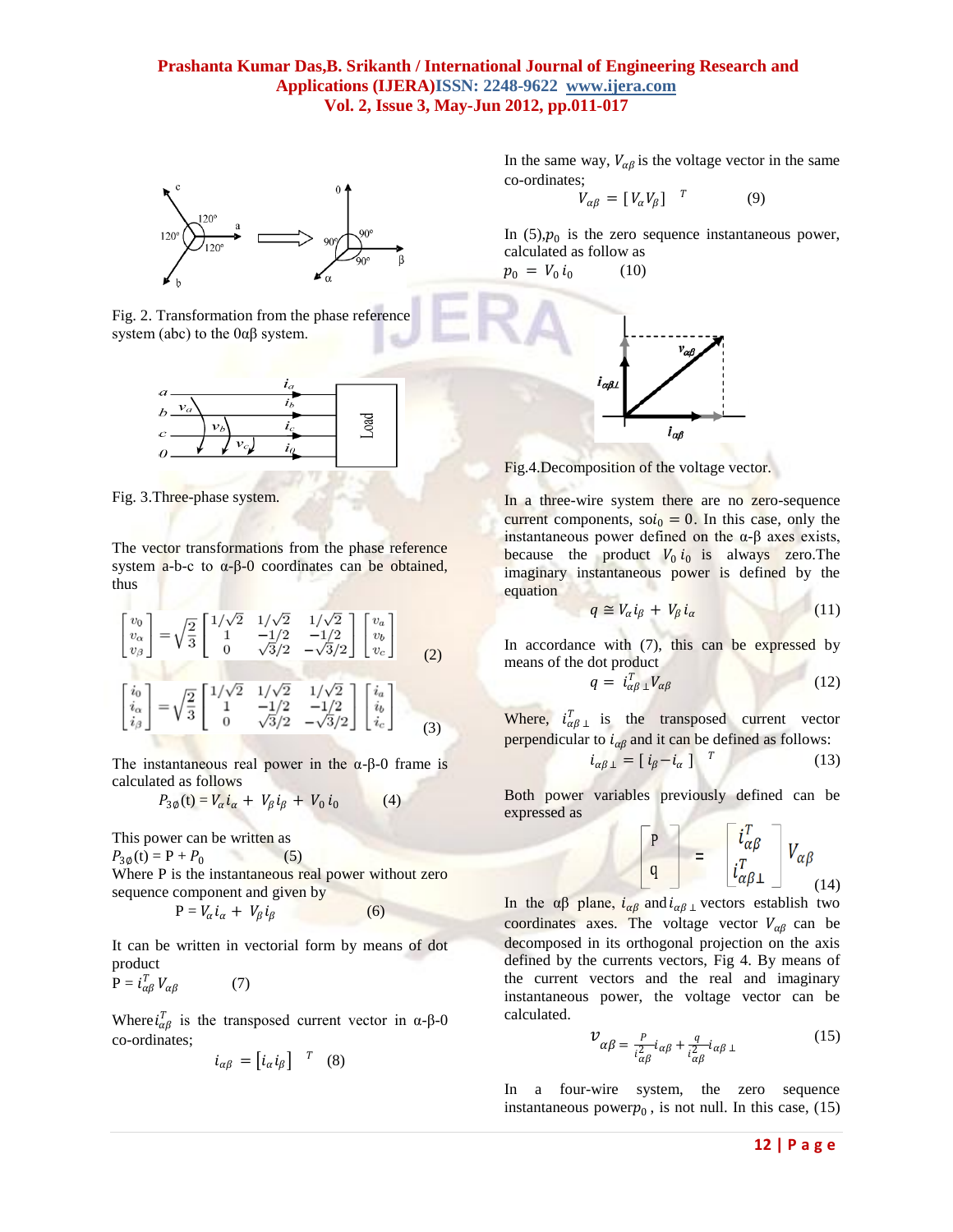would have to include an additional term with the form  $(\frac{p_0}{i_0^2})i_0$ , where is the zero sequence current vector.

#### **III. COMPENSATION STRATEGY**

Electric companies try to generate electrical power as sinusoidal and balanced voltages so it has been obtained as a reference condition in the supply. Due to this fact, the compensation target is based on an ideal reference load which must be resistive, balanced and linear. It means that the source currents are collinear to the supply voltages and the system will have unity power factor. If, in Fig 3, voltages are considered as balanced and sinusoidal, ideal currents will be proportional to the supply voltages

$$
V = R_e i \tag{16}
$$

 $R_e$  is the equivalent resistance, V is the load voltage vector and *i* is the load current vector.

The average power supplied by the source will be  $P_s = i_1^2 R_e$ (17)

In this equation,  $i_1$  is the square r.m.s value of the fundamental harmonics of the source current vector. Compensator instantaneous power is the difference between the total real instantaneous power required by the load and the instantaneous power supplied by the source.

$$
P_c(t) = P_L(t) - P_s(t)
$$
 (18)

In this equation, the average power exchanged by the compensator has to be null, that is

$$
P_c(t) = \frac{1}{T} \int P_c(t) dt = 0
$$
 (19)

When average values are calculated in (18), and (17) and (19) are taken into account

$$
0 = \frac{1}{T} \int p_L(t) - I_1^2 R_e
$$
 (20)

Therefore, the equivalent resistance can be calculated as

$$
R_e = \frac{P_L}{I_1^2} \tag{21}
$$

Where  $P_L$  is the load average power, defined as

$$
P_L = \frac{1}{T} \int P_L(t) \, \mathrm{dt}(22)
$$

The aim is that the set compensation equipment and load has an ideal behavior from PCC.



Fig.5. System with compensation equipment.

The voltage at the active filter connection point in  $0\alpha\beta$  coordinates can be calculated as follows

$$
\mathcal{V}_{PCC\alpha\beta} = \frac{P_L}{I_1^2} i_{\alpha\beta} \tag{23}
$$

 $i_{\alpha\beta}$  is the source current in 0αβ coordinates.

In this equation, the restriction of null average power exchanged by the active filter is imposed. The load voltage is given according to (15) by

$$
\nu_{L\alpha\beta} = \frac{P_L}{i_{\alpha\beta}^2} i_{\alpha\beta} + \frac{q_L}{i_{\alpha\beta}^2} i_{\alpha\beta} \tag{24}
$$

Where,  $P_{L}$  is the real instantaneous power and  $q_{L}$  is the load imaginary instantaneous power. The reference signal for the output voltage of the active filter is  $v_{c\alpha\beta}^* = v_{\text{PCC}\alpha\beta} - v_{\text{L}\alpha\beta}$  (25)

Considering  $(23)$  and  $(24)$ , the compensation voltage is

$$
v_{C\alpha\beta}^* = \left(\frac{P_L}{i_1^2} - \frac{P_L}{i_{\alpha\beta}^2}\right) i_{\alpha\beta} - \frac{q_L}{i_{\alpha\beta}^2} i_{\alpha\beta\perp}(26)
$$

When the active filter supplies this compensation voltage, the set load and compensation equipment behaves as a resistor  $R_e$ . Finally, if currents are unbalanced and non-sinusoidal, a balanced resistive load is considered as ideal reference load. Therefore, the equivalent resistance must be defined by the equation.

$$
R_e = \frac{P_L}{I_1^{+2}}\tag{27}
$$

Here,  $I_1^{+2}$  is the square r.m.s value of the positive sequence fundamental component. In this case, (26) is modified, where  $I_1$  is replaced by  $I_1^+$ , that is

$$
v_{\mathcal{C}\alpha\beta}^{*} = \left(\frac{P_L}{i_1^{\,2}} - \frac{P_L}{i_{\alpha\beta}^{\,2}}\right) i_{\alpha\beta} \cdot \frac{q_L}{i_{\alpha\beta}^{\,2}} i_{\alpha\beta\,\perp} \qquad (28)
$$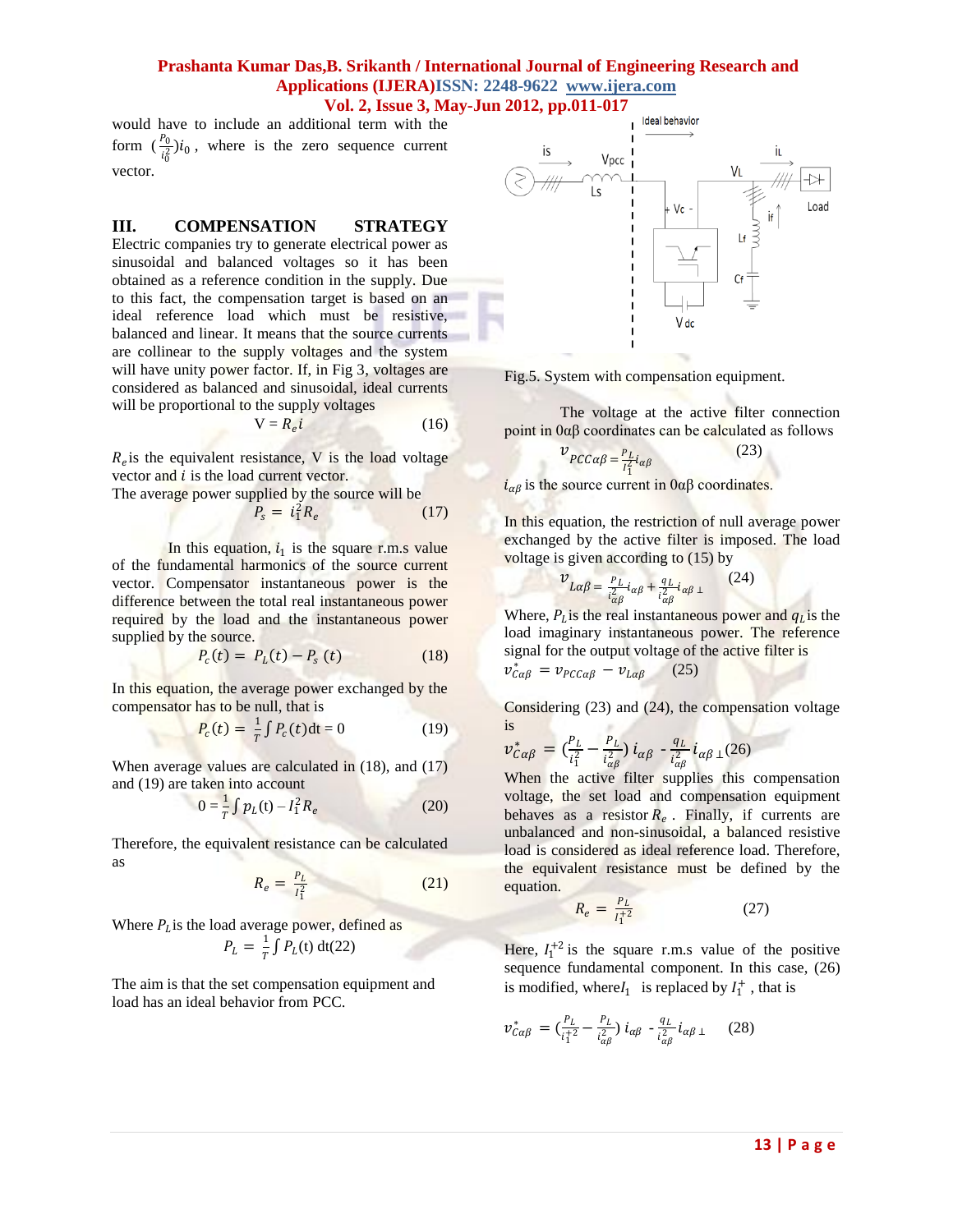



Fig.7.Calculation fundamental component.

Reference signals are obtained by means of the reference calculator shown in Fig 6 and Fig 7. In the case of unbalanced loads, the block "fundamental" component calculation" in Fig 6 is replaced by the scheme shown in Fig 15, which calculates the current positive sequence fundamental component. However, a modification in the control scheme of Fig 6 is necessary. This consists in including a third input signal from the zero sequence power $p_0$  in the control block where  $v_{0\alpha\beta}^{*}$  is generated.

# **IV. SIMULATION RESULTS**

The system shown in Fig 8 has been simulated in the MATLAB-SIMULINK platform to verify the proposed control. Each power device has been modeled using the SIM Power System toolbox library. The power circuit is a three-phase system supplied by a sinusoidal balanced three-phase 100-V source with a source inductance of 5.8 mH and a source resistance of 3.6  $\Omega$ .

The inverter consists of an Insulated Gate Bipolar Transistor (IGBT) bridge. On the dc side, two 100-V dc sources are connected. An LC filter has been included to eliminate the high frequency components at the output of the inverter. This set is connected to the power system by means of three single-phase transformers with a turn ratio of 1:1.

The passive filter is constituted by two LC branches tuned to the fifth and seventh harmonics. Each element value is included in below table.

|               | Passive filter   L5= 13.5 mH   C5= 30 $\mu$ F |  |
|---------------|-----------------------------------------------|--|
|               | L7= 6.75 mH $\mid$ C7= 30 uF                  |  |
| Ripple filter | Lr= 13.5 mH $\vert$ Cr= 50 uF                 |  |



Fig.8. Series active power and passive filter topology.

The selection criteria to fix the ripple filter were, in the case of low frequency components, that the inverter output voltage be almost equal to voltage  $acrossC<sub>rf</sub>$ . However, in the case of high-frequency components, the reduced voltage in  $L_{rf}$  must be higher than in the capacitor  $C_{rf}$ . Furthermore,  $L_{rf}$ and  $C_{rf}$  values must be selected so as not to exceed the transformer burden. Therefore, the following design criteria must be satisfied.

- $X_{Crf} \ll X_{Lrf}$ , to ensure that inverter output voltage drops across  $L_{rf}$  at the switching frequency;
- $X_{Crf} \ll Z_s + Z_f$ , to ensure that voltage divider is between  $L_{rf}$  and  $C_{rf}$ , where is the source impedance, the shunt passive filter, reflected by the secondary winding.

At 20-kHz switching frequency,  $Z_s$  = 728  $\Omega$ ,  $Z_f$  = 565 Ω,  $X_{Crf}$  = 0.16 Ω,  $X_{Lrf}$  = 1696 Ω.

Two load types were considered:

#### **A. Case 1: Non-Linear Balanced Load:**

In this case, the nonlinear load consists of an uncontrolled three-phase rectifier with an inductance of 55 mH and a 25  $\Omega$  resistor connected in series on the dc side.

## **B. Case 2: Non-Linear Unbalanced Load:**

In this case, the three-phase load is built with three single phase uncontrolled rectifiers with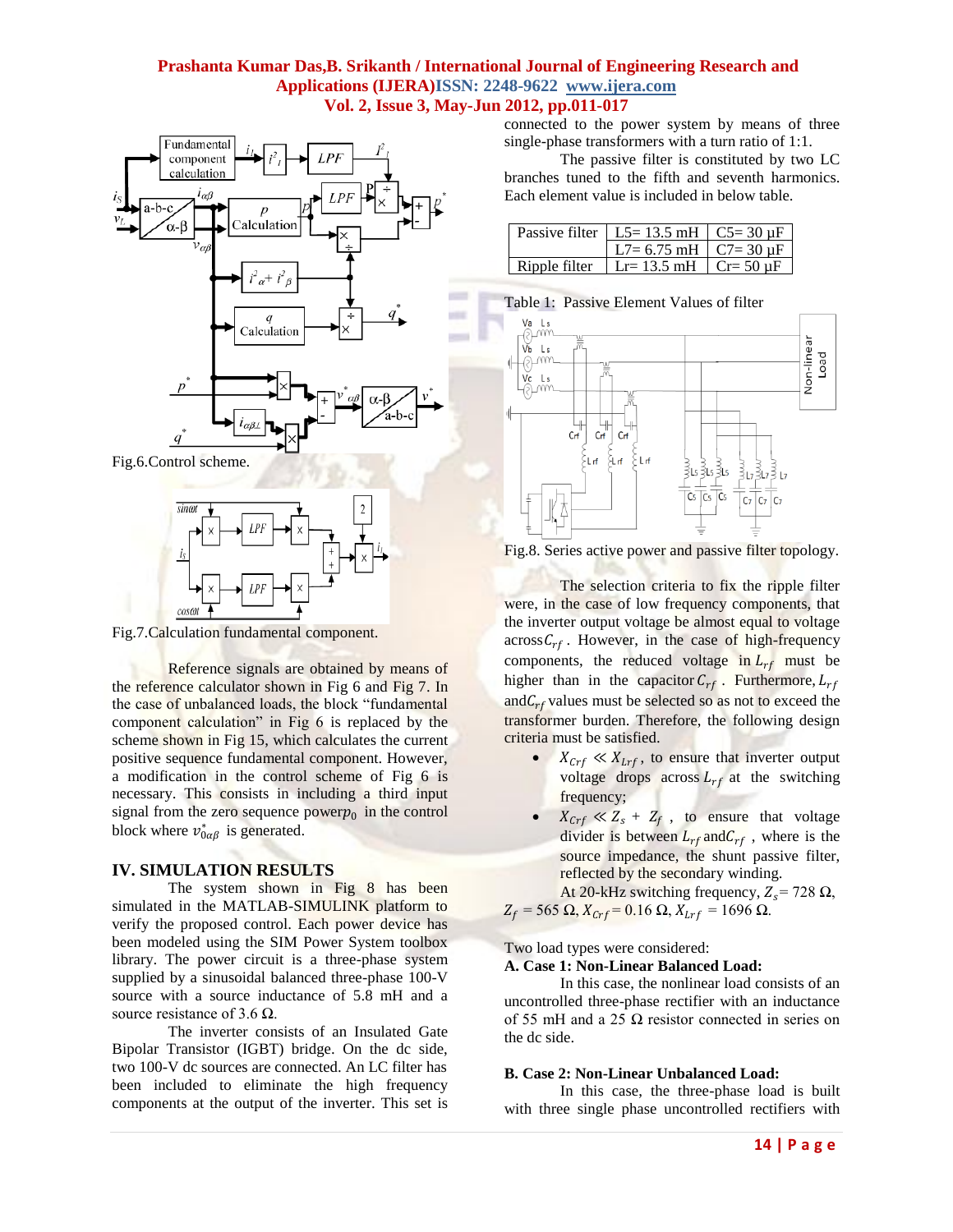capacitors and resistors connected in parallel at the dc side with the values shown in below table.

| Phase a | $2200 \text{ uF}$ | $16.67 \Omega$ |
|---------|-------------------|----------------|
| Phase b | $2200 \mu F$      | 25 $\Omega$    |
| Phase c | 2200 uF           | 50 O           |

Table 2: Passive Element Values of the Load

#### *A. Case 1: Nonlinear Balanced Load:*

In this case, the nonlinear load consists of an uncontrolled three-phase rectifier with an inductance of 55 mH and a 25 resistor connected in series on the dc side.



Fig.9. Source current of the phase "a".

Fig 9 shows the phase "a" source current. The load current total harmonics distortion (THD) is 18.83% and the power factor 0.941, when the system is not compensated. The 5th and 7th harmonics are the most important in the current waveform. They are 16.3% and 8.4% of the fundamental harmonic, respectively.



Fig. 10.Source current when the passive filter is connected.

The source current waveform with the passive filter connected is shown in Fig 10. The THD falls to 3.1% and power factor is 0.979.When the series active and passive filter is connected, the source current THD falls to 1.34%. The waveform is shown in Fig 11.



Fig. 11. Source current when the series active and passive filter is connected.

Now, thepower factor rises to 0.99. This allows the proposed control to be verified, the passive filter compensation characteristic to be improved and unity power factor is practically achieved.

The passive filter impedance has to be lower than the systemimpedance in order to be effective. When the branch LC orimpedance source quality factor is low, the harmonics filteringdeteriorates. To verify the behavior of the compensation equipmentin this situation, the source impedance is modified. It ischanged from 3.6 and 5.8 mH to 1.3 and 2.34 mH. Thesource current has a THD of 10.1%, when the active filter is notconnected and the compensation equipment is only the passivefilter.



Fig.12. Source current of the phase "a". Source impedance, 1.3  $\Omega$  and 2.34 mH.



Fig.13. Source current when passive filter is only connected. Source impedance, 1.3  $\Omega$  and 2.34 mH.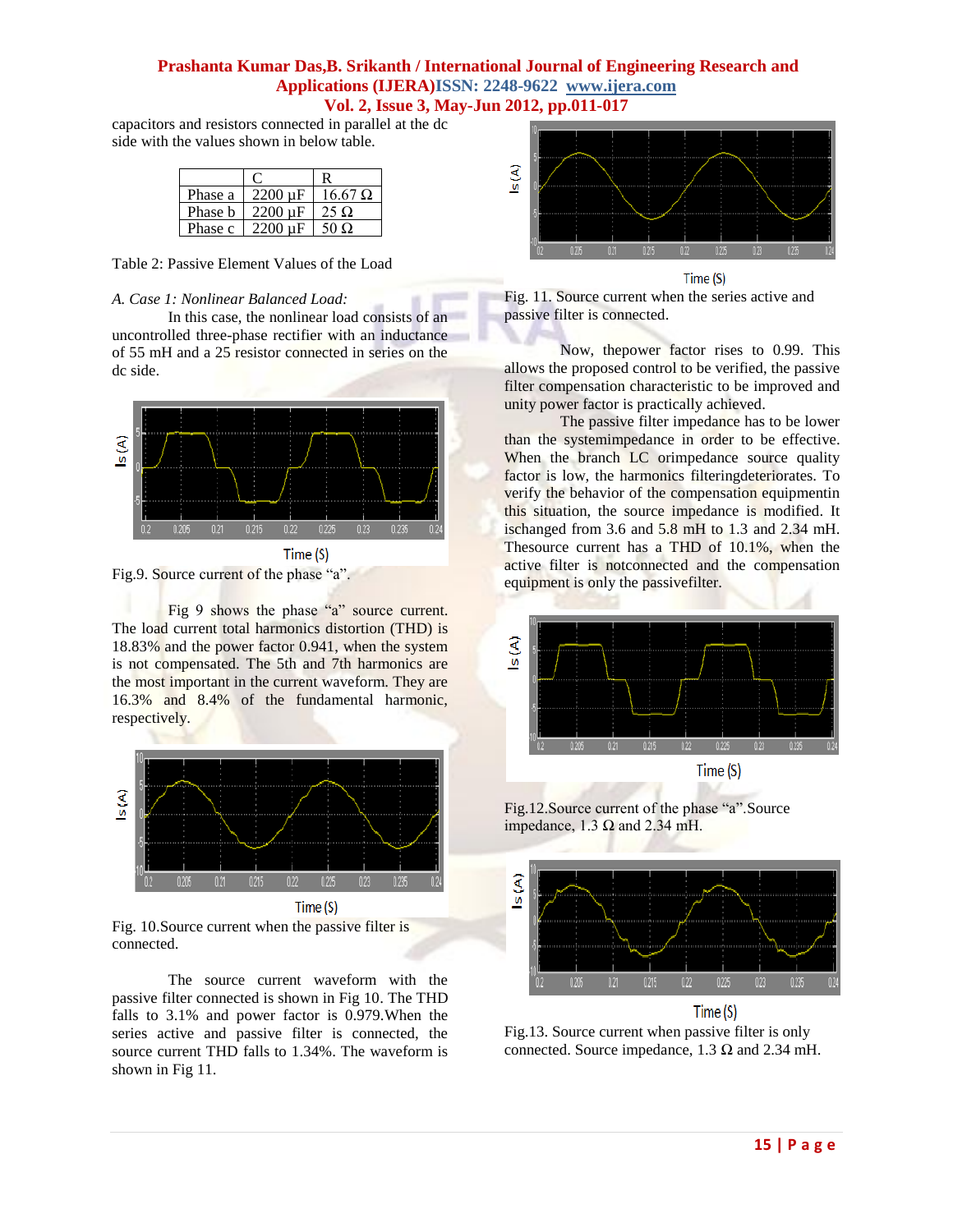$\equiv$ 





Fig.14. Source current when the series active and passive filter is connected. Source impedance 1.3 Ωand 2.34 mH.

When the series active filter is working with the proposed control algorithm, the THD of the source current improves to 1.68% and the power factor is 0.99.

Therefore, with the proposed control algorithm, the set series active filter and passive filter allow the compensation of variable loads.

#### *B. Case 2: Non-Linear Unbalanced Load:*

In this case, the three-phase load is built with three singlephaseuncontrolled rectifiers with capacitors and resistors connectedin parallel at the dc side with the values shown in Table II.

Fig 16 shows the source currents in the uncompensatedsystem. Current THDs of "a", "b", and "c" phase are  $11.17\%,36.60\%$ , and  $43.3\%$ . respectively and power is 0.925.

The control scheme for the active filter shown in Fig 6ismodified for unbalanced loads. The block "fundamental componentcalculation" in Fig 7 is replaced by the scheme shownin Fig. 17. Now the average power P is divided by the squarer.m.s value of positive sequence fundamental component. In thiscase, the positive sequence component is calculated by meansof the block "positive sequence component".



Fig.15.Modification in the control scheme for unbalanced load.



Fig.16.Source current without filters.Unbalanced load.

Fig 17 shows the three source currents when this control is applied to the active filter. The system presents a behavior similar to a resistive and balanced load. The source currents THD are 1.22%, 1.66%, and  $2.21\%$  in phases "a", "b", and "c" and power factor is increased from 0.925 to 0.99.



Time (S)

Fig.17.Source current with series active and passive filters and unbalanced load.

# **V. SHUNT HYBRID POWER FILTER**

The system parameters and control scheme are same as in hybrid series active filter. But, active and passive filters are connected in series and both are connected parallel to non-linear load. In this circuit, isolation transformer and ripple filter is not required.

Fig 18 shows the three source currents when the shunt active and passive filter is connected, the source current THD reduced to 3.6% and power factor of the supply is increased to 0.982.



Fig.18.Source current when the shunt active filter and passive filter is connected.